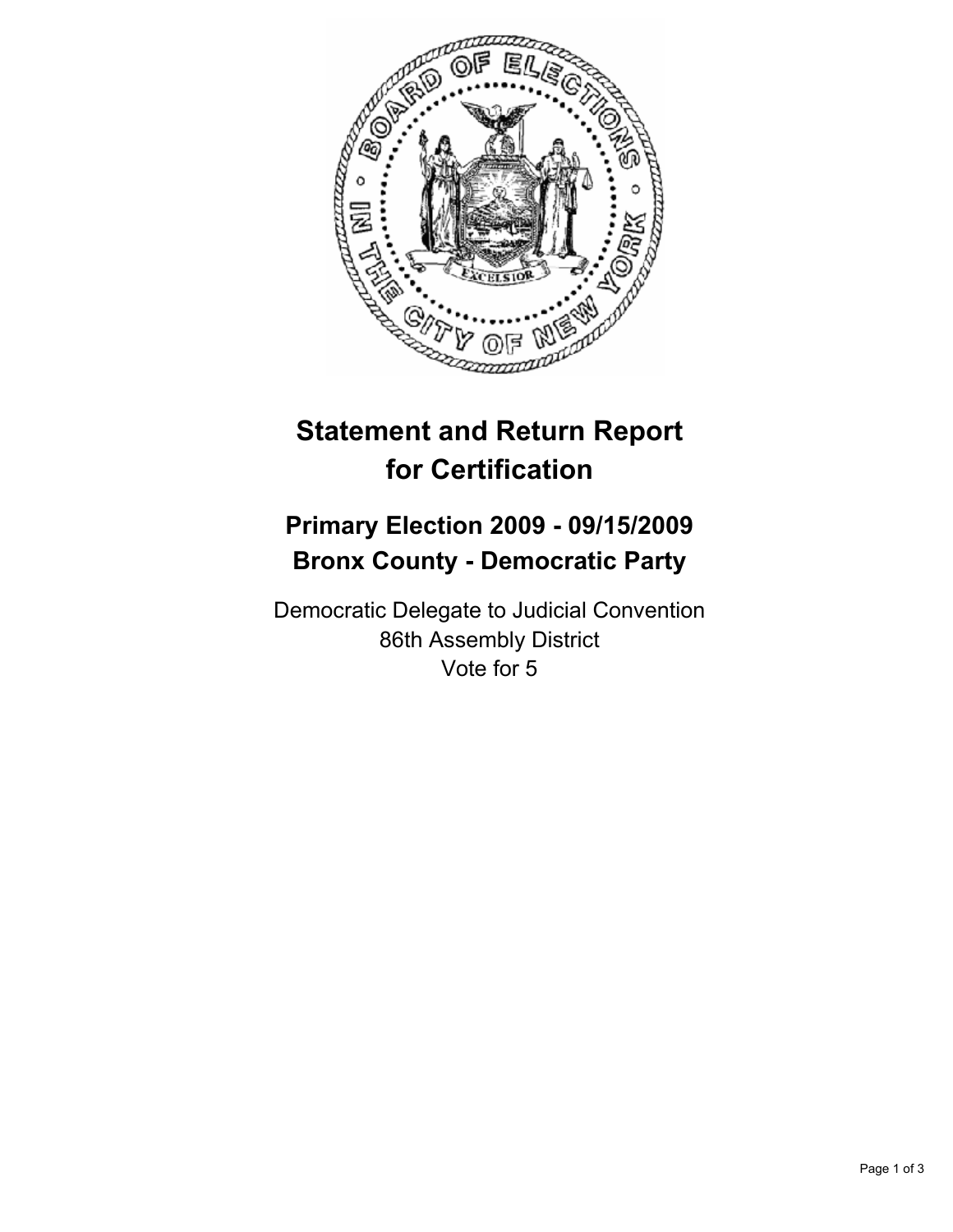

## **Assembly District 86**

| <b>EMERGENCY</b>            | 7     |
|-----------------------------|-------|
| ABSENTEE/MILITARY           | 54    |
| AFFIDAVIT                   | 67    |
| <b>NELSON CASTRO</b>        | 1,181 |
| YOCASTA POLANCO             | 595   |
| <b>FRANCISCO FELIX</b>      | 556   |
| <b>MARIA ROSADO</b>         | 712   |
| <b>JERRY LOVE</b>           | 396   |
| <b>JOSEPH OCHULO</b>        | 530   |
| <b>MARIA MARTINEZ</b>       | 1,290 |
| <b>GERTRUDIS DEL CARPIO</b> | 285   |
| <b>MOSES ARAPE</b>          | 284   |
| <b>Total Votes</b>          | 5,829 |